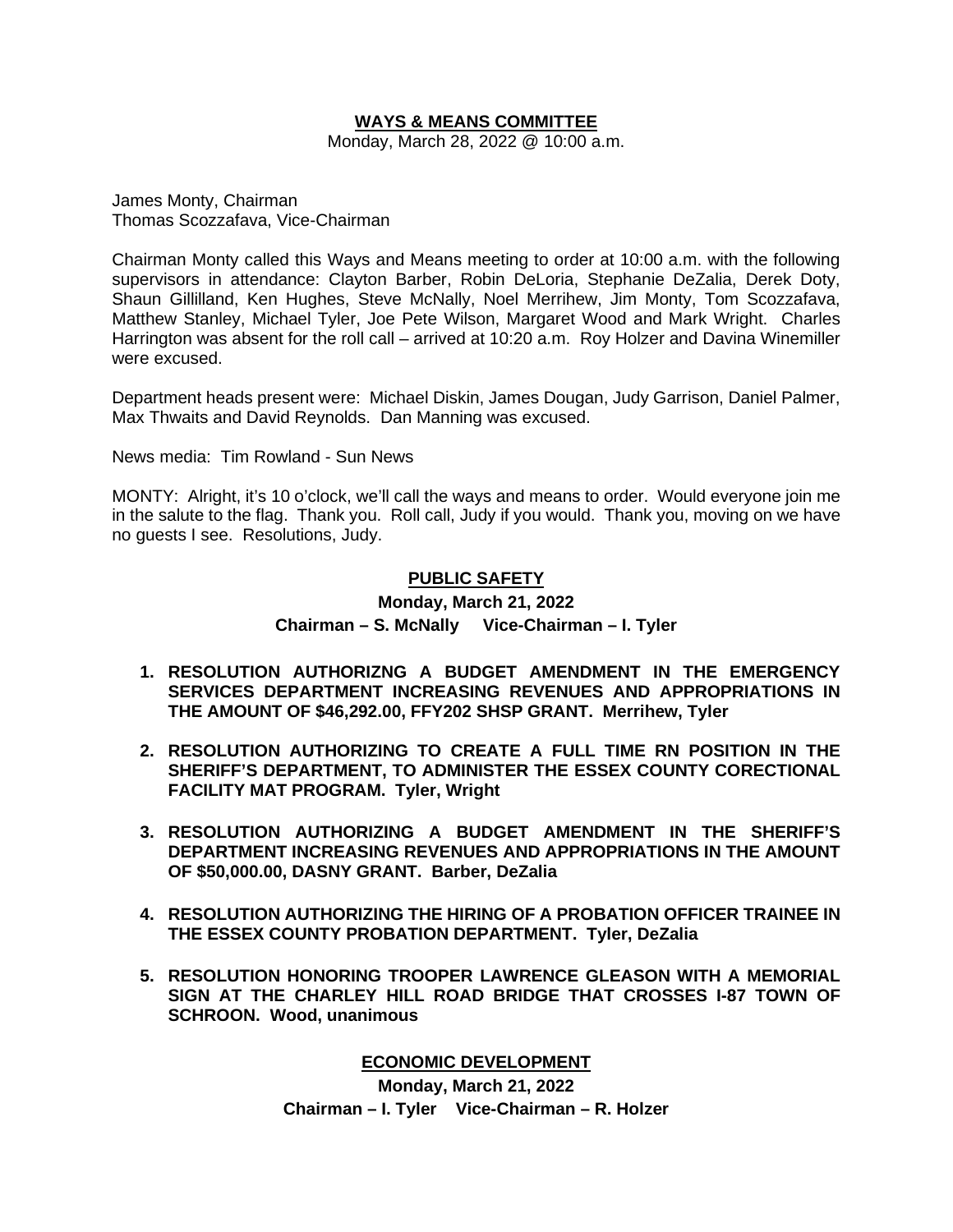## **6. RESOLUTION APPROVING THE FINANCIAL ASSISTANCE IN THE FORM OF SALES TAX AND MORTGAGE TAX ABATEMENT AUTHORIZED BY THE ESSEX COUNTY INDUSTRIAL DEVELOPMENT AGENCY IN CONNECTION WITH A PROJECT FOR THE LODGE AT SCHROON LLC. Tyler, Wood**

## MONTY: Discussion?

DOTY: Could I ask about mortgage tax abatement, that's not a common thing that you see that often at least in my realm any explanation?

PALMER: Typically we do do that with some of these larger projects when we forgive that mortgage tax just for the initial part of the program.

DOTY: And basic terms can you tell me what the scope of that project is, is it a \$10-million-dollar project?

PALMER: I think Meg could give you a better sense.

WOOD: When it's finished, it will be over \$9 million dollars.

DOTY: Okay, thank you.

MONTY: And those are, correct me if I'm wrong Dan, recommended through the IDA.

PALMER: Yes, those recommendations came from IDA as to the project.

SCOZZAFAVA: Does that require – because I know towns get a portion of that mortgage, does that require a separate resolution from a town, to forgive that tax?

PALMER: No, the mortgage tax is generated here at the county.

SCOZZAFAVA: Then the county will distribute the town portion, okay.

PALMER: Yes.

MONTY: Any other questions? No other questions, all in favor signify by saying aye, opposed – carried.

## **HUMAN SERVICES**

**Monday, March 21, 2022 Chairman – JP. Wilson Vice-Chairman - C. Harrington**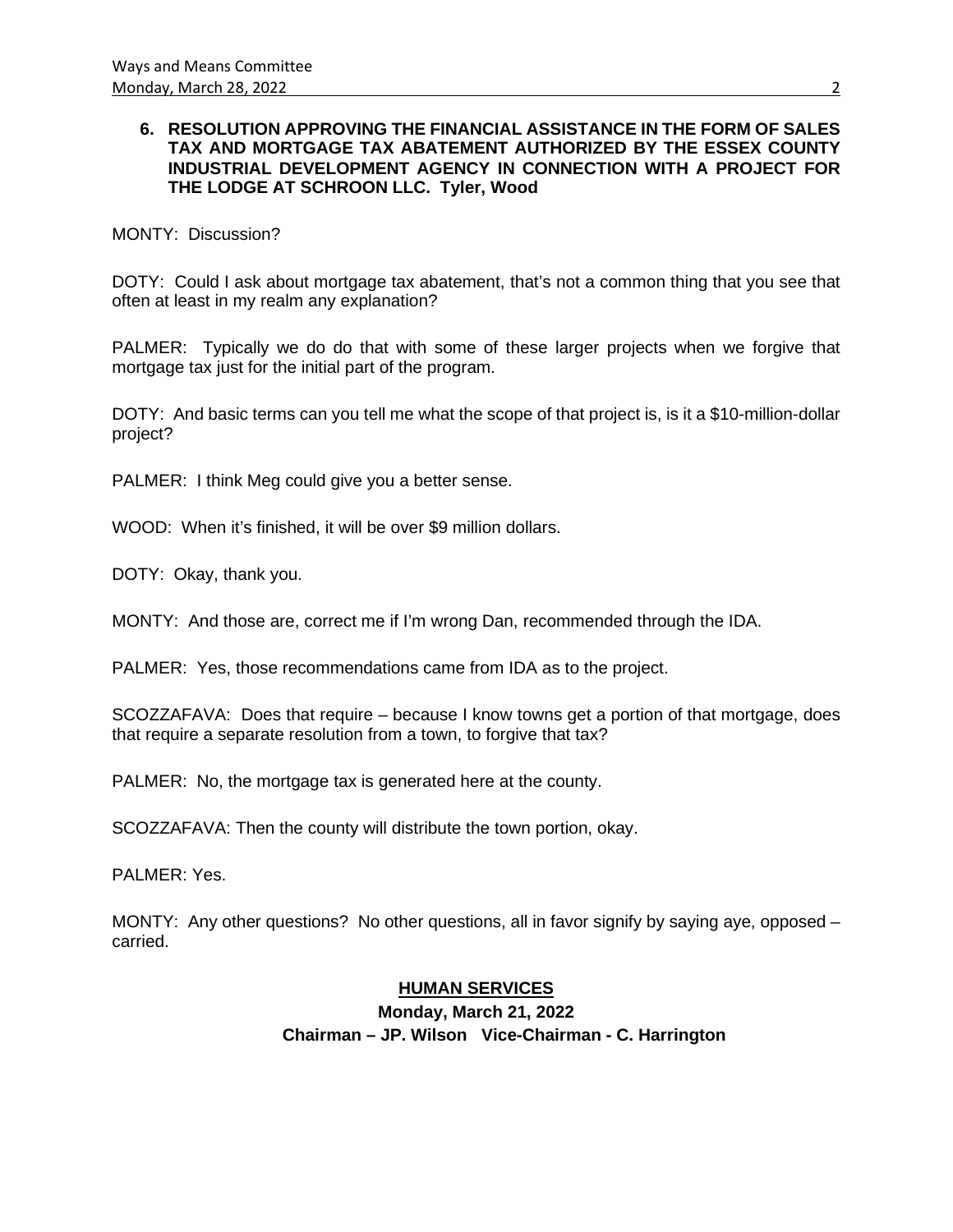- **7. RESOLUTION AUTHORIZING THE RE-APPOINTMENT OF JOHN MICHAEL MASCARENAS TO THE POSITION OF COMMISSIONER OF SOCIAL SERVICES FOR A FIVE (5) YEAR TERM. Scozzafava, Tyler**
- **8. RESOLUTION AUTHORIZING A BUDGET AMENDMENT IN THE WIC HEALTH DEPARTMENT INCREASING REVENUES AND APPROPRIATIONS IN THE AMOUNT OF \$1405.58, CARRY OVER 2021 WIC GRANT. Wilson, Stanley**
- **9. RESOLUTION AUTHORIZING A BUDGET AMENDMENT IN THE HEALTH DEPARTMENT INCREASING REVENUES AND APPROPRIATIONS IN THE AMOUNT OF \$2,936.74, CARRY OVER 2021 RURAL COVID FUNDS. Doty, Barber**
- **10. RESOLUTION AUTHORIZING A BUDGET AMENDMENT IN THE HEALTH DEPARTMENT INCREASING REVENUES AND APPROPRIATIONS IN THE AMOUNT OF \$2,500.00, CARRY OVER 2021 BLUE CROSS BLUE SHIELD DONATION. Tyler, Doty**
- **11. RESOLUTION AUTHORIZING A BUDGET AMENDMENT IN THE HEALTH DEPARTMENT INCREASING REVENUES AND APPROPRIATIONS IN THE AMOUNT OF \$1,390.94, CARRY OVER 2021 CDPHP DONATION. Doty, Barber**
- **12. RESOLUTION AUTHORIZING A BUDGET AMENDMENT IN THE HEALTH DEPARTMENT INCREASING REVENUES AND APPROPRIATIONS IN THE AMOUNT OF \$176,318.42, CARRY OVER 2021 COVID VACCINE RESPONSE. Tyler, Stanley**
- **13. RESOLUTION AUTHORIZING A BUDGET AMENDMENT IN THE HEALTH DEPARTMENT INCREASING REVENUES AND APPROPRIATIONS IN THE AMOUNT OF \$12,303.39, CARRY OVER 2021 MEDICAL RESERVE CORP. DeZalia, Wilson**
- **14. RESOLUTION AUTHORIZING A BUDGET AMENDMENT IN THE HEALTH DEPARTMENT INCREASING REVENUES AND APPROPRIATIONS IN THE AMOUNT OF \$41,535.29, CARRY OVER 2021 ATKINSON AWARD. Merrihew, Barber**
- **15. RESOLUTION ADOPTING AND APPROVING THE REVISED POLICIES AND PROCEDURES AND QUARTERLY REPORTS FOR THE HOME HEALTH SERVICES APPROVED BY THE PROFESSIONAL ADVISORY COUNCIL (PAC) ON 3/1/22. Tyler, DeLoria**

GARRISON: Linda did ask for an amendment to this, she wanted to add Jessica Duhaime also, she forgot to add her at Human Services committee meeting.

PALMER: I don't think you need an amendment we can just revise the one that's there and add that additional name. What was the name?

GARRISON: Jessica Duhaime.

**16. RESOLUTION APPOINTING MEGAN MURPHY, MORGAN CONLEY, KATIE ALEXANDER, DEREK DOTY, MAX THWAITS AND JESSICA DUHAIME TO THE ESSEX COUNTY HEALTH DEPARTMENT PROFESSIONAL ADVISORY COMMITTEE (PAC) AND THE PUBLIC HEALTH ADVISORY COUNCIL. Stanley, DeLoria**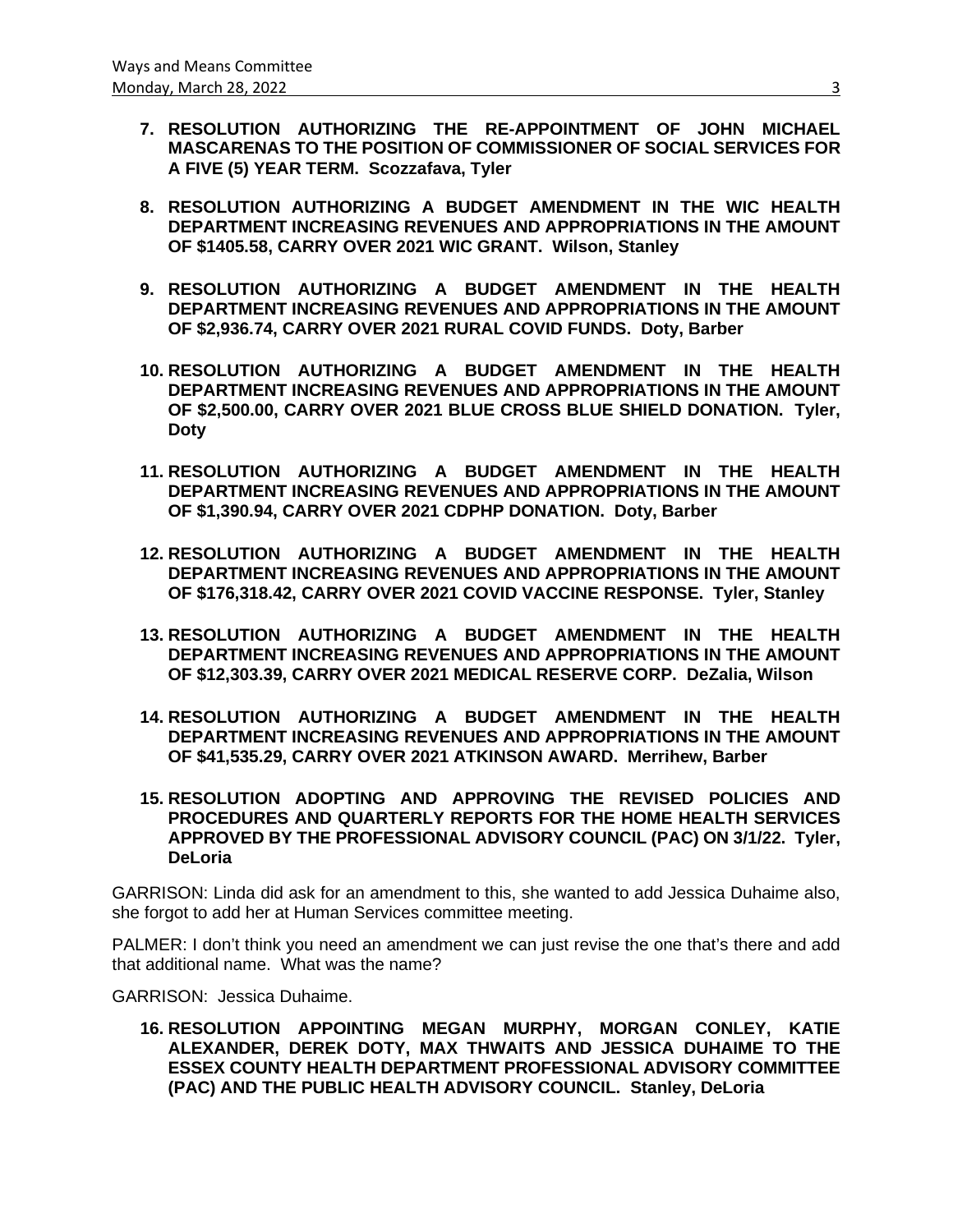- **17. RESOLUTION ADOPTING AND APPROVING THE REVISED POLICIES AND PROCEDURES AND QUARTERLY REPORTS FOR THE PUBLIC HEALTH UNIT APPROVED BY THE PUBLIC HEALTH ADVISORY COUNCIL (PHAC) ON 3/1/22. Merrihew, Wilson**
- **18. RESOLUTION AUTHORIZING A BUDGET AMENDMENT IN THE OFFICE FOR THE AGING DEPARTMENT INCREASING REVENUES AND APPROPRIATIONS IN THE AMOUNT OF \$4,500.00, FOR A LIFETIME ARTS INC. GRANT AND FURTHER AUTHORIZING TO ENTER INTO A MOU TO HOST TWO CREATIVE AGING PROGRAMS. Scozzafava, Tyler**
- **19. RESOLUTION AUTHORIZING A BUDGET AMENDMENT IN THE OFFICE FOR THE AGING DEPARTMENT INCREASING REVENUES AND APPROPRIATIONS IN THE AMOUNT OF \$9,756.22, CARRY OVER 2021 UNEXPENDED TITLE IIIE FUNDS. Tyler, Stanley**
- **20. RESOLUTION AUTHORIZING THE COUNTY CHAIRMAN OR COUNTY MANAGER TO EXECUTE A CONTRACT AMENDMENT WITH NORTH COUNTRY HOME SERVICES IN THE AMOUNT OF \$9,756.22, FOR TITLE IIIE RESPITE CARE SERVICES. Scozzafava, Wood**
- **21. RESOLUTION AUTHORIZING A BUDGET AMENDMENT IN THE OFFICE FOR THE AGING DEPARTMENT INCREASING REVENUES AND APPROPRIATIONS IN THE AMOUNT OF \$78,041.27, CARRY OVER 2021 UNEXPENDED TITLE IIIC2 ADIRONDACK COMMUNITY ACTION PROGRAM FUNDS. DeLoria, Wilson**
- **22. RESOLUTION AUTHORIZING THE DEVELOPMENT OF AN EARLY SOCIAL EMOTIONAL DEVELOPMENT SERVICE IN THE MENTAL HEALTH DEPARTMENT THROUGH DOCS FOR TOTS. Wood, DeZalia**
- **23. RESOLUTION APPOINTING JENNIFER PATCHING AS A MEMBER OF THE COMMUNITY SERVICES BOARD FOR A TERM EFFECTIVE 4/1/22 THROUGH 12/31/25 AND FURTHER APPOINTING JENNIFER PATCHING TO THE MENTAL HEALTH SUBCOMMITTEE FOR A TERM EFFECTIVE 4/1/22 -12/31/23 AND JENNIFER ROWLEDGE (TERM 2/1/22 – 12/31/23) AND VICKIE FERGUS (TERM 4/1/22- 12/31/22) AS MEMBERS OF THE DEVELOPMENTAL DISABILITIES SUBCOMMITTEE. DeZalia, Hughes**
- **24. RESOLUTION AUTHORIZING THE COUNTY CHAIRMAN OR COUNTY MANAGER TO EXECUTE A SIX (6) MONTH CONTRACT EXTENSION WITH STEPPING STONES PSYCHOLOGICAL AND BEHAVIORAL SUPPORTS, PLLC. Merrihew, DeLoria**

**DEPARTMENT OF PUBLIC WORKS Wednesday, March 23, 2022 Chairman – R. DeLoria Vice–Chairman – C. Barber**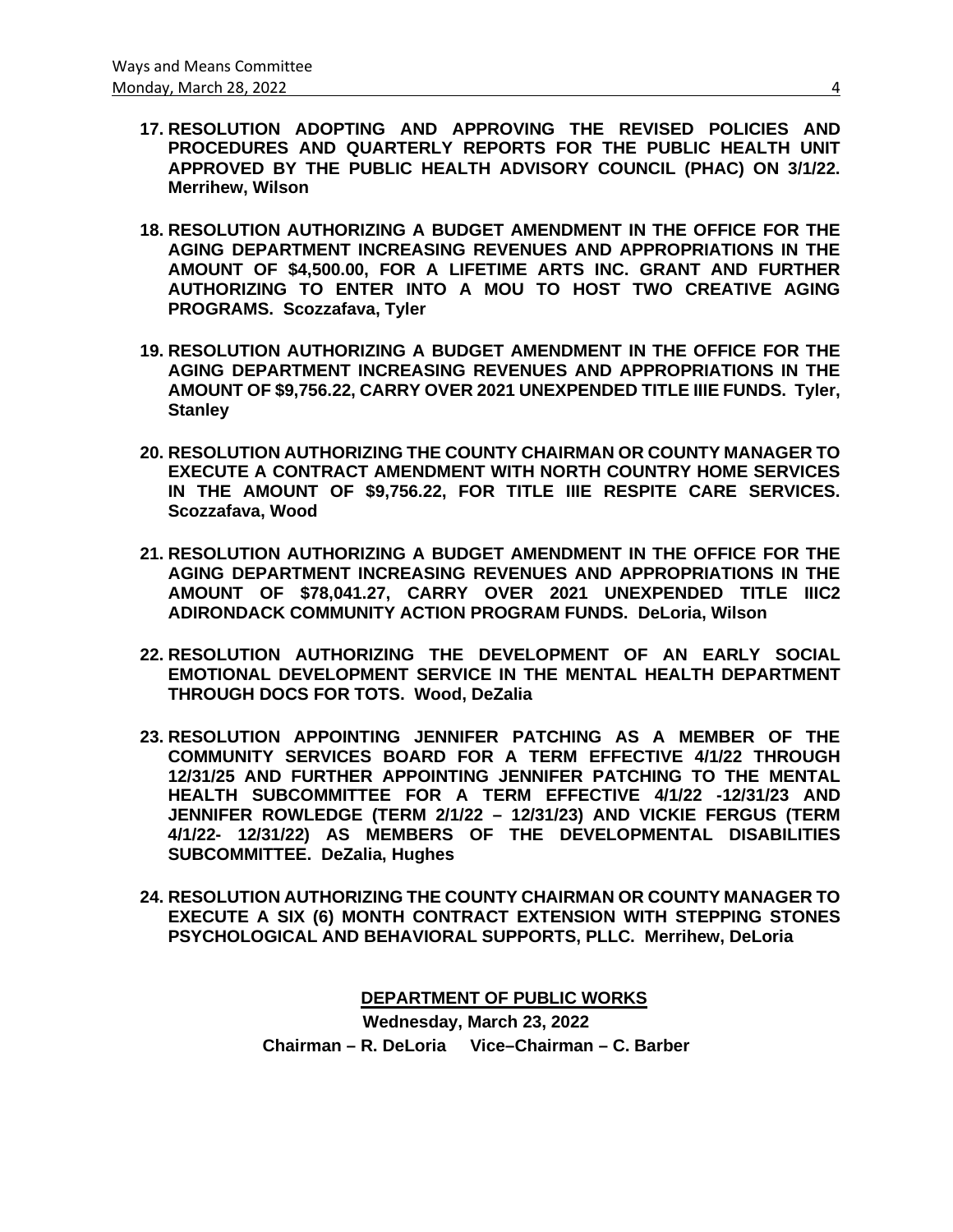- **25. RESOLUTION AUTHORIZING A BUDGET AMENDMENT IN THE DEPARTMENT OF PUBLIC WORKS FISH HATCHERY APPROPRIATIONS IN THE AMOUNT OF \$132,816.50, CARRY OVER 2021 NORTHERN BORDERS GRANT. Barber, Doty**
- **26. RESOLUTION AUTHORIZING A BUDGET AMENDMENT IN THE DEPARTMENT OF PUBLIC WORKS BUILDINGS AND GROUNDS INCREASING REVENUES AND APPROPRIATIONS IN THE AMOUNT OF \$52,403.63, CARRY OVER 2021 UPGRADE LIGHT FIXTURES TO LED. Tyler, Hughes**
- **27. RESOLUTION AUTHORIZING THE PURCHASING AGENT TO AWARD A PURCHASE ORDER TO ADIRONDACK AUTO IN THE AMOUNT OF \$82,000.00, FOR TWO (2) NEW AND UNUSED 2022 RAM 1500 4X4 CREW CAB PICK UP TRUCKS IN THE DEPARTMENT OF PUBLIC WORKS WITH FUNDS TO COME FROM BUDGETED FUNDS AND FURTHER AUTHORIZING THE COUNTY CHAIRMAN OR COUNTY MANAGER TO EXECUTE SAID PURCHASE ORDER. Scozzafava, DeLoria**

MONTY: Discussion?

SCOZZAFAVA: That's an excellent buy.

PALMER: It's not bad, I mean it's a lot more than what we were paying. I mean, we were buying these off fleet for \$27,000, and that's the problem you can't get from fleet so you have to take from –

SCOZZAFAVA: We'll take the old ones. *(laughter)*

MONTY: No you won't, we are going to bid on them. Any further discussion?

PALMER: The price of the old ones went up. *(laughter)*

MONTY: All in favor signify by saying aye, opposed – carried.

- **28. RESOLUTION AUTHORIZING THE PURCHASING AGENT TO AWARD A PURCHASE ORDER TO AIRFLO MANUFACTURING IN THE AMOUNT OF \$22,029.00, FOR A NEW AND UNUSED 18' STEEL DUMP BODY IN THE DEPARTMENT OF PUBLIC WORKS AND FURTHER AUTHORIZING THE COUNTY CHAIRMAN OR COUNTY MANAGER TO EXECUTE SAID PURCHASE ORDER. Doty, DeLoria**
- **29. RESOLUTION AUTHORIZING THE PURCHASING AGENT TO AWARD A PURCHASE ORDER TO MAC TRAILER MANUFACTURING IN THE AMOUNT OF \$128,875.00, FOR A NEW AND UNUSED 2023 WALKING FLOOR SOLID WASTE TRAILER IN THE DEPARTMENT OF PUBLIC WORKS, WITH FUNDS TO COME FROM BUDGETED FUNDS AND FURTHER AUTHORIZING THE COUNTY CHAIRMAN OR COUNTY MANAGER TO EXECUTE SAID PURCHASE ORDER. Tyler, Wright**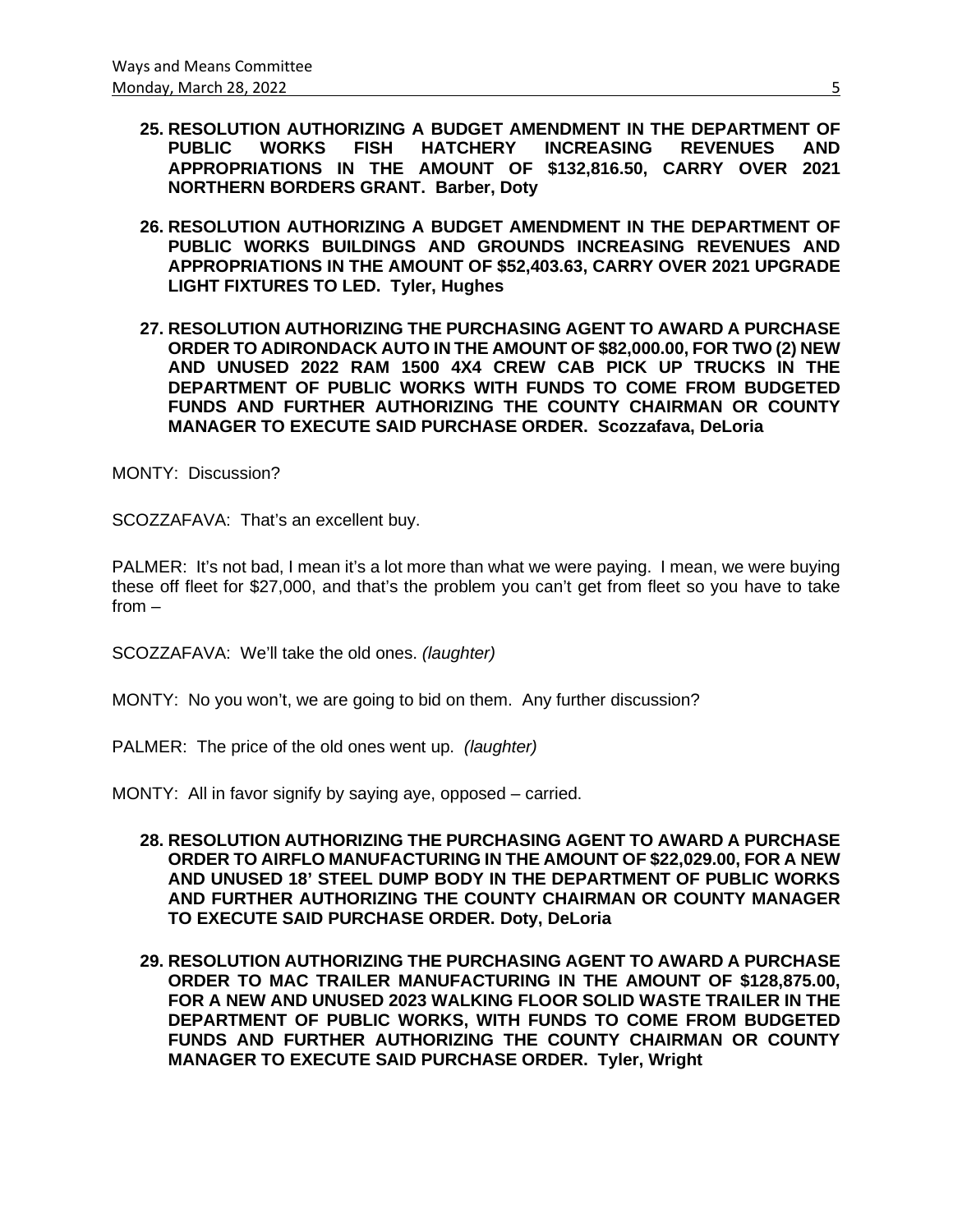- **30. RESOLUTION AMENDING RESOLUTION #27, OF 2/7/22, FOR THE IMPLEMENTATION AND FUNDING IN THE FIRST INSTANCE, 100% OF THE FEDERAL-AID AND STATE "MARCHISELLI" PROGRAM-AID ELIGIBLE COSTS, OF A TRANSPORTATION FEDERAL-AID PROJECT AND APPROPRIATING FUNDS THEREFORE TO INCLUDE AUTHORITY FOR THE COUNTY MANAGER TO EXECUTE ANY AND ALL NECESSARY AGREEMENTS, CERTIFICATIONS OR REIMBURSEMENT REQUESTS. DeLoria, Tyler**
- **31. RESOLUTION AMENDING RESOLUTION #48, OF 3/1/21, FOR THE IMPLEMENTATION AND FUNDING IN THE FIRST INSTANCE, 100% OF THE FEDERAL-AID AND STATE "MARCHISELLI" PROGRAM-AID ELIGIBLE COSTS, OF A TRANSPORTATION FEDERAL-AID PROJECT AND APPROPRIATING FUNDS THEREFORE TO INCLUDE AUTHORITY FOR THE COUNTY MANAGER TO EXECUTE ANY AND ALL NECESSARY AGREEMENTS, CERTIFICATIONS OR REIMBURSEMENT REQUESTS. DeZalia, Wilson**
- **32. RESOLUTION AUTHORIZING THE PURCHASING AGENT TO REQUEST QUALIFICATIONS/PROPOSALS FROM CONSULTANTS TO PREPARE A REPORT FOR THE SOLID WASTE SYSTEM PER REQUIREMENTS OF THE LOCAL GOVERNMENT EFFICIENCY GRANT. Wilson, Doty**

#### **PERSONNEL**

**Wednesday, March 23, 2022 Chairman – S. DeZalia Vice-Chairman – JP. Wilson**

- **33. RESOLUTION ACCEPTING AND PLACING ON FILE THE 2021 WORKERS' COMPENSATION SELF-INSURANCE ANNUAL REPORT. Scozzafava, Wood**
- **34. RESOLUTION AUTHORIZING THE COUNTY ATTORNEY'S OFFICE TO PROVIDE REPRESENTATION AND LEGAL ADVICE TO TOWNS OF ESSEX COUNTY ON TOWN MATTERS WHEN NOT IN CONFLICT WITH INTEREST TO THE COUNTY, PURSUANT TO COUNTY LAW SECTION 501(3) AND 504(4). DeLoria, Hughes**
- **35. RESOLUTION AUTHORIZING THE COUNTY CHAIRMAN OR COUNTY MANAGER TO EXECUTE A ONE-YEAR MASTER AGREEMENT WITH THE COUNTY OF ESSEX AND THE VARIOUS TOWNS OF ESSEX COUNTY ON THE PROVISION OF ADVANCED EMT PAYMENT, EQUIPMENT AND FLY CAR USE. Tyler, Stanley**

**FINANCE/TAX REDUCTION/MANDATE RELIEF Wednesday, March 23, 2022 Chairman – T. Scozzafava Vice-Chairman – N. Merrihew**

- **36. RESOLUTUION AUTHORIZING TO CHANGE THE HOURS IN THE OFFICE OF THE ESSEX COUNTY TREASURER TO BE OPEN FROM 8:00 A.M. TO 4:00 P.M. BEGINNING MAY 1, 2022 THROUGH SEPTEMBER 2, 2022. Tyler, DeZalia**
- **37. RESOLUTION AUTHORIZING THE COUNTY CHAIRMAN OR COUNTY MANAGER TO EXECUTE A CONTRACT EXTENSION WITH ELIZABETHTOWN COMMUNITY**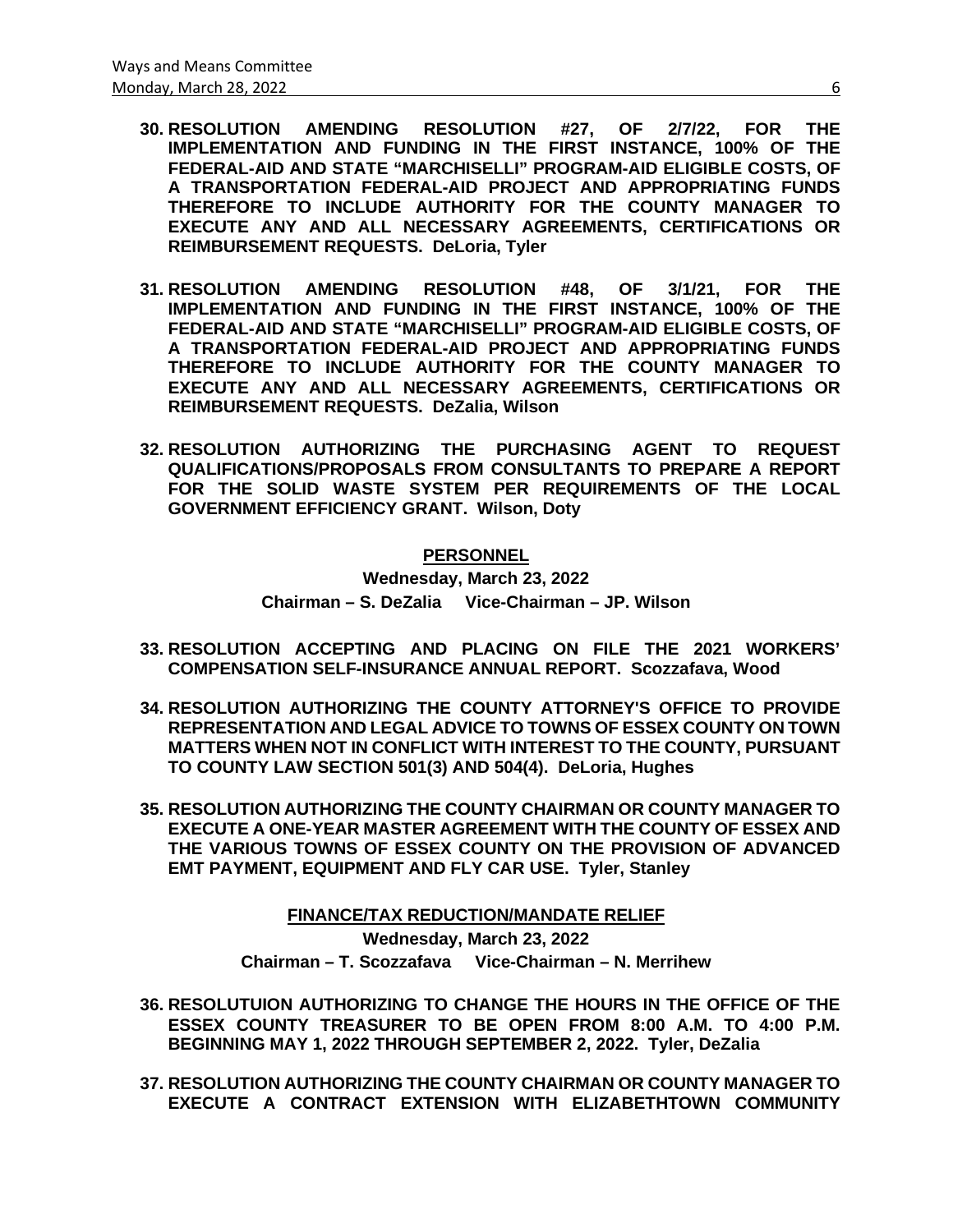**HOSPITAL FOR JAIL NURSING SERVICES AT THE SHERIFF'S DEPARMENT THROUGH JUNE 30, 2022. Tyler, Scozzafava**

- **38. RESOLUTION AUTHORIZING THE PURCHASING AGENT TO AWARD BIDS FOR VARIOUS VEHICLES IN THE DPW, EMERGENCY SERVICES, HEALTH & SAFETY, DSS, PUBLIC HEALTH AND OFFICE FOR THE AGING DEPARTMENTS AND FURTHER AUTHORIZING ANY ADDITIONAL COST ASSOCIATED WITH SUCH BIDS TO BE PAID FROM EXISTING FUNDS, CONTINGENCY ACCOUNT, OR UNALLOCATED, UNRESERVED FUND BALANCE. Scozzafava, Doty**
- **39. RESOLUTION AUTHORIZING THE COUNTY CHAIRMAN OR COUNTY MANAGER TO EXECUTE AN MEMORANDUM OF UNDERSTANDING (MOU) WITH THE CSEA PEER TRAINING PROGRAM WITH NO COST TO THE COUNTY. Merrihew, Hughes**
- **40. RESOLUTION AUTHORIZING THE COUNTY CHAIRMAN OR COUNTY MANAGER TO EXECUTE AN AGREEMENT WITH THE NORTH COUNTRY WORKFORCE INVESTMENT BOARD AND TO PROVIDE REQUIRED ONE-STOP OPERATOR FIREWALL AGREEMENT FOR THE PERIOD JULY 1, 2021- JUNE 30, 2025. Tyler, Barber**

MONTY: Discussion?

SCOZZAFAVA: What is that?

PALMER: I'm not sure why they used that term firewall because when you think firewall you think that's some kind of an IT thing, it's not, it's a person that they are having answer the phone first I think that's what represents firewall to them.

SCOZZAFAVA: Okay.

MONTY: Further questions? No further questions, all in favor signify by saying aye, opposed – carried.

**41. RESOLUTION OF CONGRATULATIONS TO NORTH COUNTRY COMMUNITY COLLEGE ON RECEIVING AN EIGHT (8) YEAR ACCREDITATION FROM MIDDLE STATES COMMISSION ON HIGHER EDUCATION. Tyler, unanimous**

#### **MISCELLANEOUS**

- **42. RESOLUTION AUTHORIZING ESSEX COUNTY TO PIGGYBACK ON A CONTRACT ENTERED INTO BETWEEN WARREN COUNTY AND CONTINGENCY MANAGEMENT CONSULTING GROUP, LLC DATED MAY 29, 2021, AMENDED SEPTEMBER 28, 2021, TO PROVIDE ESSEX COUNTY WITH ASSISTANCE IN EMERGENCY PLANNING, TRAINING AND EXERCISE (WC 17-21) FOR THE OFFICE OF EMERGENCY SERVICES. Wood, Wilson**
- **43. RESOLUTION RECOMMENDED BY THE RECRUITMENT AND RETENTION TASK FORCE; AUTHORIZING A PROPOSAL RECEIVED FROM ADIRONDACK COMMUNTY ACTION PROGRAM (ACAP) ON ESTABLISHING DAY CARE'S THROUGHOUT ESSEX COUNTY IN AN AMOUNT NOT TO EXCEED \$100,000.00, WITH FUNDS TO COME FROM ARPA FUNDS. Wilson, Tyler**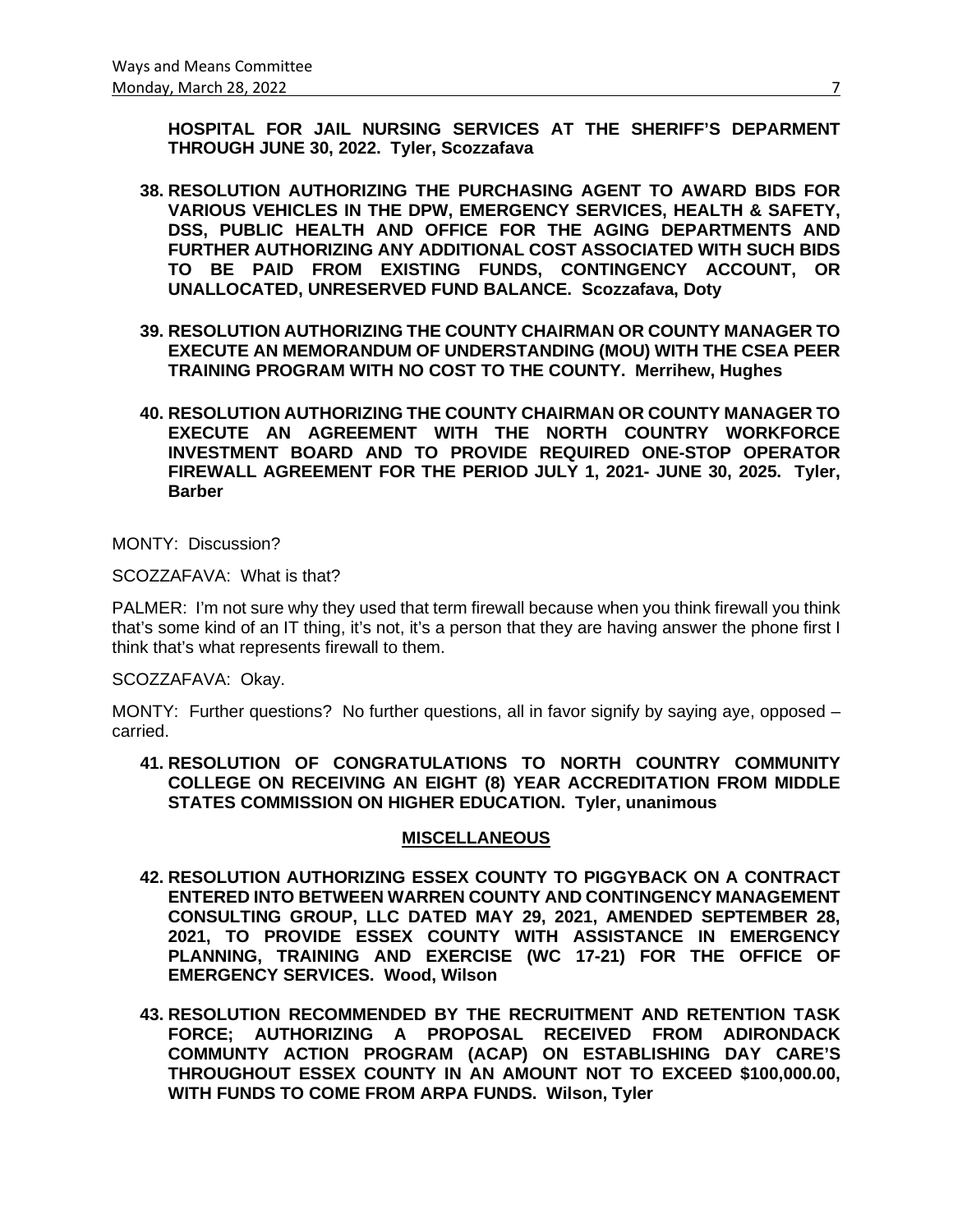## **44. RESOLUTION ESTABLISHING THE DATES AND LOCATIONS FOR THE 2022 HOUSEHOLD HAZARDOUS WASTE DAY EVENTS. Doty, Wood**

MONTY: Discussion? Now we're looking at picking four out of those five, am I correct Jim? Those are the five that we historically held them at?

PALMER: Yeah, what we've been doing is swapping Ti and Moriah right? So last year it was Ti, it's due to be Moriah this year if that's what you want?

SCOZZAFAVA: I'm good with leaving it in Ti. They obviously had more vehicles there even though we have as many people as they have now they certainly have more people that utilize it.

PALMER: Plus, you want to get them getting used to going to the Ti station instead of yours?

SCOZZAFAVA: Listen, it's not all roses having that believe me.

MONTY: So do we need to –

PALMER: So we'll just cross out Moriah and use the four that we used last year.

MONTY: So, within the resolution should we include North Elba, Lewis, North Hudson and Ti as our four?

PALMER: Yes. Our four locations will be North Elba, Lewis, North Hudson and then Ticonderoga.

MONTY: All in favor signify by saying aye, opposed – carried. We have some from the floor.

GARRISON: Everyone has a copy of the packet from the EMS committee, a resolution to enter into and execute an intermunicipal agreement between Essex County and the Town of Jay with the Ausable EMS squad being a third party which will include in the scope of work the reimbursement of medical supplies on a case by case basis.

MONTY: Motion please. Mr. Stanley, second Mr. Merrihew.

#### **RESOLUTION AUTHORIZING THE COUNTY CHAIRMAN OR COUNTY MANAGER TO EXECUTE AN INTERMUNICIPAL AGREEMENT BETWEEN ESSEX COUNTY, THE TOWN OF JAY AND THE AUSABLE EMS SQUAD FOR REIMBURSEMENT OF MEDICAL SUPPLIES ON A CASE BY CASE BASIS. Stanley, Merrihew**

MONTY: Discussion? No discussion, all in favor signify by saying aye, opposed – carried.

GARRISON: A resolution to amend the Emergency Medical billing services contract with EMR, Inc., for an additional year, with a period of performance into 2023.

## **RESOLUTION AUTHORIZING THE COUNTY CHAIRMAN OR COUNTY MANAGER TO EXECUTE A CONTRACT AMENDMENT WITH EMR, INC., FOR AN ADDITIONAL YEAR. Wood, DeLoria**

MONTY: Discussion? No discussion, all in favor signify by saying aye, opposed – carried.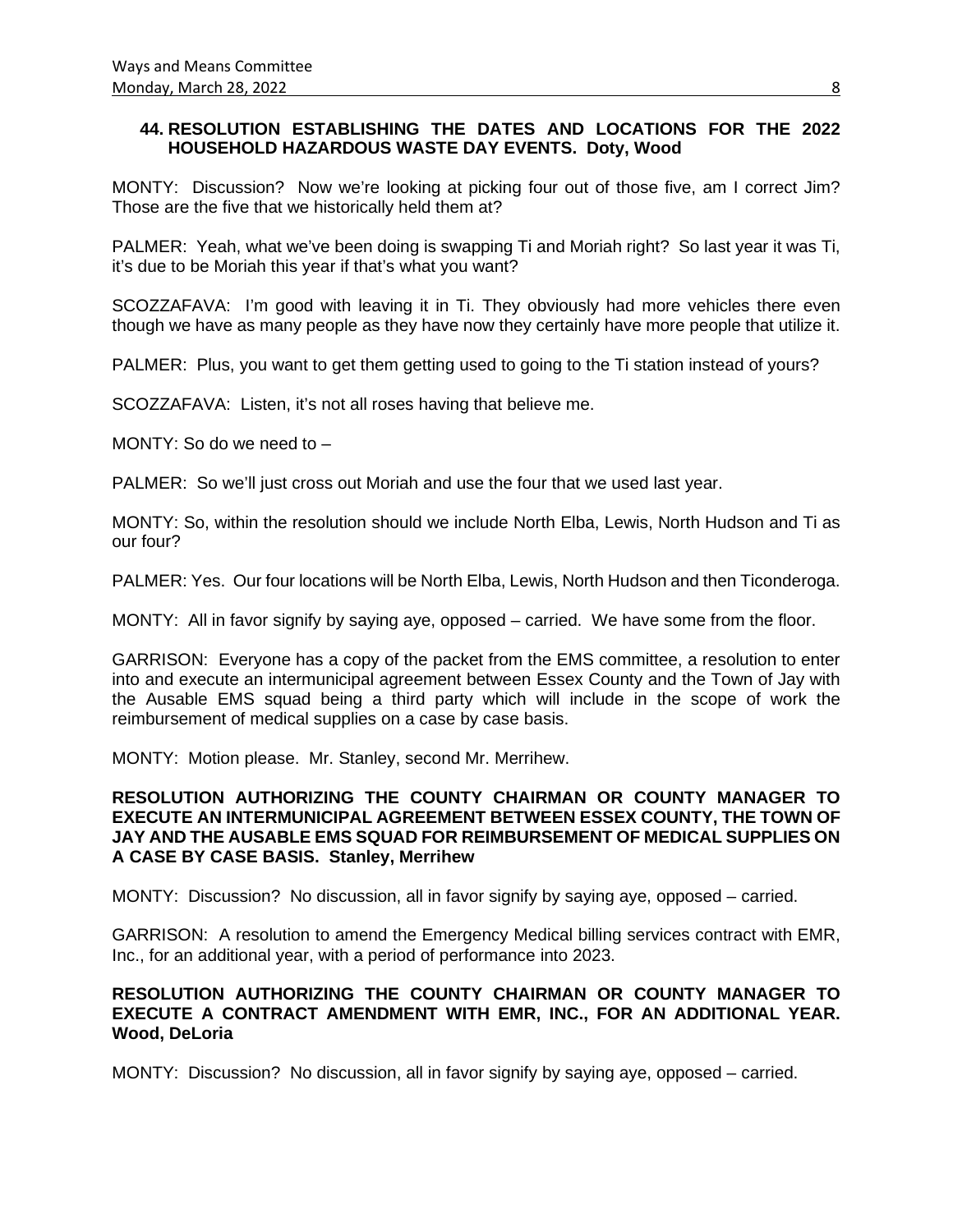GARRISON: A resolution to amend the Elizabethtown-Lewis EMS squad staffing agreement for an additional year, with a period of performance into 2023.

## **RESOLUTION AUTHORIZING THE COUNTY CHAIRMAN OR COUNTY MANAGER TO EXECUTE A CONTRACT AMENDMENT WITH ELIZABETHTOWN-LEWIS EMS SQUAD STAFFING AGREEMENT FOR AN ADDITIONAL YEAR. Merrihew, Wood Monty, Doty - opposed**

MONTY: Discussion? My only question is, is this the second year that's when the communities have to pay?

PALMER: I believe so, yes.

MONTY: I have never seen the contract to this day so I'm going to vote no on this because I haven't seen it. I don't know what it says. Any further discussion?

DOTY: If I agree with you, so we know what we're paying for does this table it until next month?

PALMER: Not unless you move a table.

SCOZZAFAVA: Can't we get those contracts before next week?

PALMER: Yeah, I will ask Dan to get those contracts.

MONTY: I've been a year and a half Tom, so you tell me.

SCOZZAFAVA: Well, if we don't have them in hand to preview by next week we'll table it.

MONTY: The only one that signed the original contract was Noel.

GILLILLAND: I don't know why because we have a contract that three parties signed.

PALMER: I think Max has got them right there so we'll make sure we'll get them out to everyone.

MONTY: My issue is why I'm waiting for the second contract to see the first one, that's my issue.

PALMER: We'll get them all.

MONTY: Any further discussion? All in favor signify by saying aye, I am opposed.

DOTY: I am opposed.

MONTY: Motion carries.

GARRISON: A resolution to enter into and execute an intermunicipal agreement between Essex County and the Town of Keene with the Keene EMS Squad being a third party, which will include in the scope of work the reimbursement of medical supplies on a case by case basis.

## **RESOLUTION AUTHORIZING THE COUNTY CHAIRMAN OR COUNTY MANAGER TO EXECUTE AN INTERMUNICIPAL AGREEMENT BETWEEN ESSEX COUNTY, THE TOWN OF**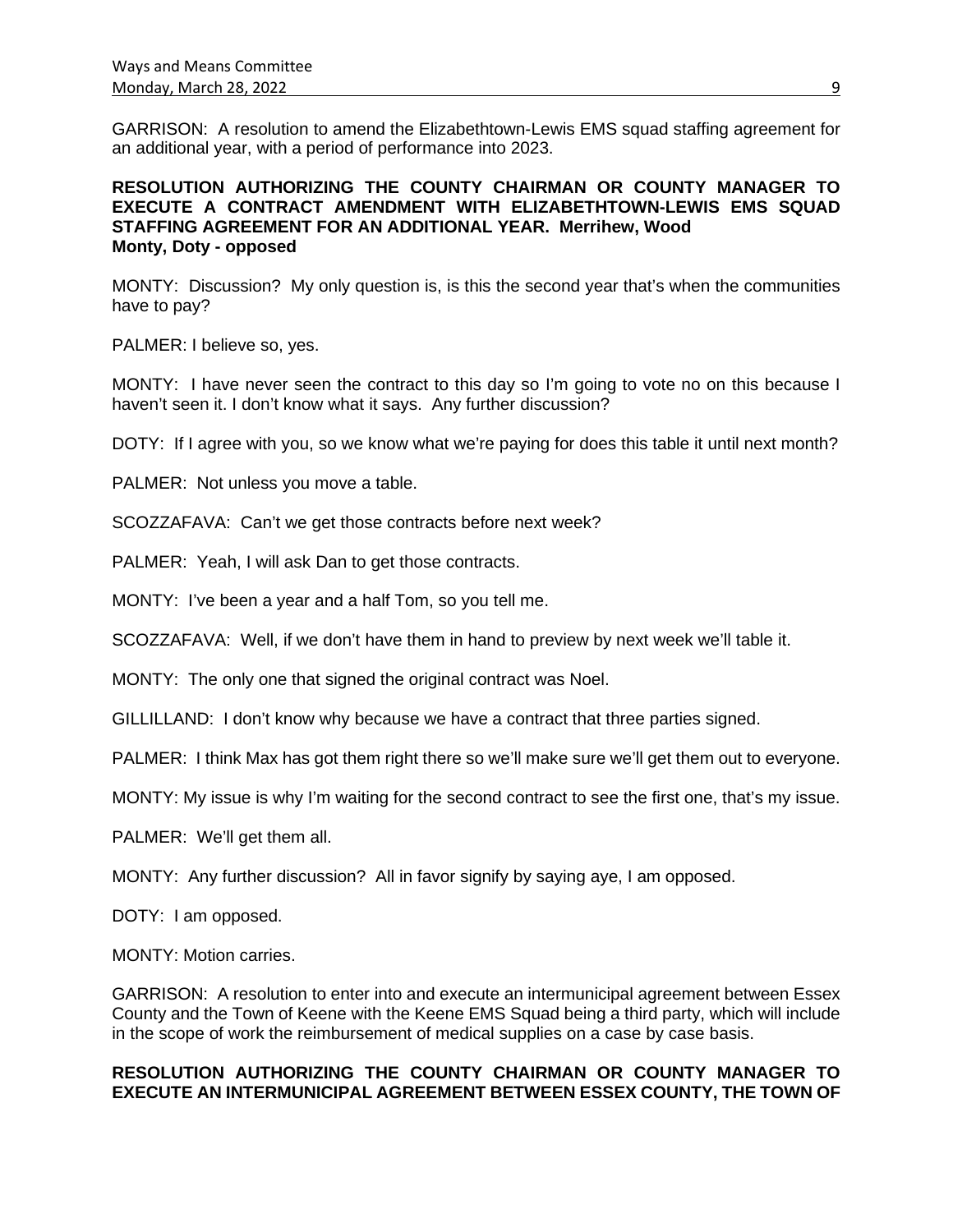### **KEENE AND THE KEENE EMS SQUAD FOR REIMBURSEMENT OF MEDICAL SUPPLIES ON A CASE BY CASE BASIS. Wilson, Wood**

MONTY: Discussion? No discussion, all in favor signify by saying aye, opposed – carried.

GARRISON: A resolution to enter into and execute an intermunicipal agreement between Essex County and the Town of Chesterfield with the Keeseville EMS Squad being a third party, which will include in the scope of work the reimbursement of medical supplies on a case by case basis.

## **RESOLUTION AUTHORIZING THE COUNTY CHAIRMAN OR COUNTY MANAGER TO EXECUTE AN INTERMUNICIPAL AGREEMENT BETWEEN ESSEX COUNTY, THE TOWN OF CHESTERFIELD AND THE KEESEVILLE EMS SQUAD FOR REIMBURSEMENT OF MEDICAL SUPPLIES ON A CASE BY CASE BASIS. Barber, Stanley**

MONTY: Discussion? No discussion, all in favor signify by saying aye, opposed – carried.

GARRISON: A resolution to amend the Westport Fire District staffing agreement for an additional year, with a period of performance into 2023.

## **RESOLUTION AUTHORIZING THE COUNTY CHAIRMAN OR COUNTY MANAGER TO EXECUTE A CONTRACT AMENDMENT WITH WESTPORT FIRE DISTRICT STAFFING AGREEMENT FOR AN ADDITIONAL YEAR. DeLoria, Merrihew**

MONTY: Discussion? No discussion, all in favor signify by saying aye, opposed – carried.

GARRISON: A resolution to amend and execute an intermunicipal agreement between Essex County and the Town of Wilmington with the Wilmington Fire Department being a third party, for an additional year, which will include in the scope of work the reimbursement of medical supplies on a case by case basis.

## **RESOLUTION AUTHORIZING THE COUNTY CHAIRMAN OR COUNTY MANAGER TO EXECUTE A CONTRACT AMENDMENT WITH THE TOWN OF WILMINGTON AND THE WILMINGTON FIRE DEPARTMENT FOR AN ADDITIONAL YEAR WHICH WILL INCLUDE REIMBURSEMENT OF MEDICAL SUPPLIES ON A CASE BY CASE BASIS. Wilson, Stanley**

MONTY: Discussion? No discussion, all in favor signify by saying aye, opposed – carried. Any resolutions from the floor?

WRIGHT: I have one please, a resolution recognizing and congratulating Richard Holland for 25 years of dedicated service to the Town of Ticonderoga, he will be retiring this Wednesday from the landfill.

## **RESOLUTION RECOGNIZING AND CONGRATULATING RICHARD HOLLAND FOR 25 YEARS OF DEDICATED SERVICE TO THE TOWN OF TICONDEROGA. Wright, unanimous**

MONTY: Any other resolutions? Shaun, do you have any updates of any kind for us?

GILLILLAND: No, I don't this morning but I think Mr. Barber has something.

MONTY: Clayton, you've got the floor.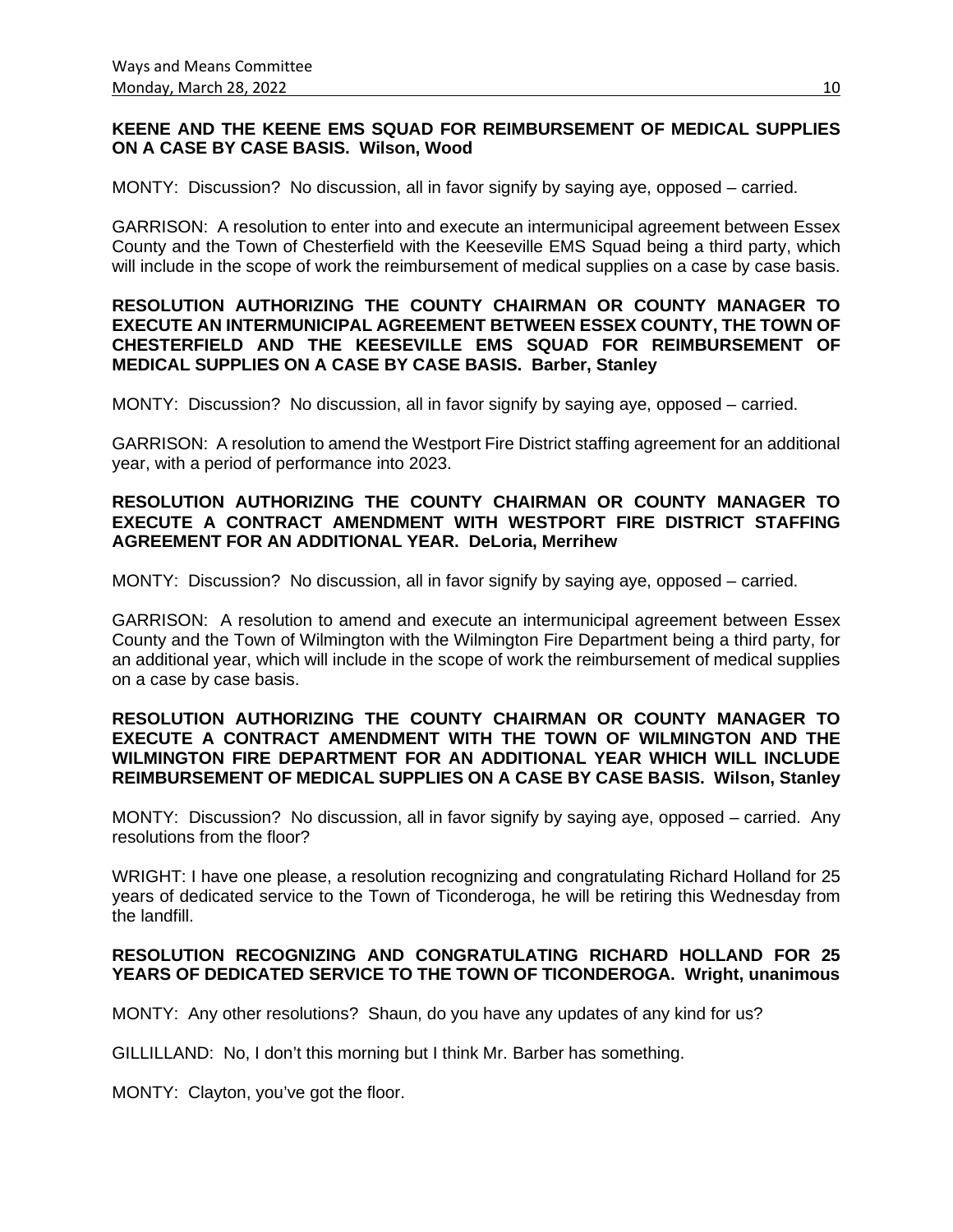BARBER: Last April I approached the Board of Supervisors and DPW in regards to the Upper Mill Hill Bridge on River Street in Keeseville. As there are several new Supervisors, I'd like to take the opportunity to refresh everyone's memory.

Since 2008 the Upper Mill Hill Bridge has been closed. The board of Supervisors at that time had passed a resolution to apply (that was actually a couple years after) for a two million dollar grant to rehabilitate this bridge to reopen it to traffic and to add a pedestrian lane to the bridge. Due to a lack of interest on the Clinton County side, the project was stalled and failed to move forward.

After last Wednesday's meeting, Shaun an I went to Community Resources and spoke with Hannah Neilly to apply for funding. I was made aware of community project funding by Jonathan Carmen, from Elise Stefanik's office. This funding could possibly be used to rehabilitate this bridge.

In Keeseville, Clinton County owns 80% of the Swing Bridge, the Arch Bridge and the Old State Road Bridge. They are currently working on a project to rehabilitate the Arch Bridge and are apply for a historical structure report on the Old State Read Bridge. This shows that Clinton County is open to finding solutions, and if the Essex County Board of Supervisors is able to find the funding for our Upper Mill Hill Bridge, as we own 80% of this historic bridge, there will be tremendous pressure put on Clinton County to finally make the right decision. On March 7<sup>th</sup> we held a meeting with AARCH, The Town of Ausable supervisor, community members, Anna Reynolds was at that also, to discuss possible options. Robbie Timmons from Clinton County mentioned they'd be more likely to act if funding for the bridge was available through grants.

For the last two years, growing community interest in saving this bridge has shown that our community is in favor of rehabilitating this bridge as it still serves a purpose in our community. The Upper Mill Hill bridge is located directly in the cent of Keeseville, and it connects to both sides of our towns that are separated by the Ausable River. We now have a petition with over 3200 signatures to save this bridge. Mind you, that's 1,200 more than this time last year. We have spoken with engineers all across New York state and the country that have given their opinion that this bridge can be rehabilitated and reopened.

In 2008, the AADT estimate was that there were approximately 1900 crossings per day on this bridge. The 2020 census results show a significant population increase since 2010.

We have discussed the historical nature of this bridge and how it is the last remaining through truss bridge built by Murray, Dougal and Company left in the world. The iron from this bridge and its builders have connections going back to the Civil War. This bridge is on the National Register of Historic Places and it is a Civil Engineering landmark. This bridge is rate by itself, but when relating this bridge to all of Keeseville's historic bridges, they all tell a very unique story of civil engineering during an experimental and developmental time period in the late 1800's.

We have discussed the traffic issues in Keeseville, and how all traffic routes through one dangerous intersection at the Arch Bridge. Since the Upper Mill Hill Bridge closed traffic conditions continue to get worse every year. There have been numerous close calls with car accidents and pedestrians nearly every day here and we've tried to express that opening the Upper Mill Hill Bridge would help with the flow of traffic in our town. There has been at least one recorded fatality along this route that involved a motorcycle being hit by a pickup truck. We've also discussed with the Board, the need for emergency traffic tot cross this bridge. We have spoken with multiple professional engineers including Jim Barker from VS Engineering who are experienced in historical bridges, who claim that the Upper Mill Hill Bridge can be brought up to a limit of 12-15 tons. This would allow ambulances to cross the bridge if necessary. I'd like to remind the Board that in 2011 Hurricane Irene forced the closure of the Arch Bridge and the New Bridge by the fire department, and that left half of Keeseville who was then isolated and emergency vehicles couldn't come to the Town of Chesterfield without an extreme detour. If the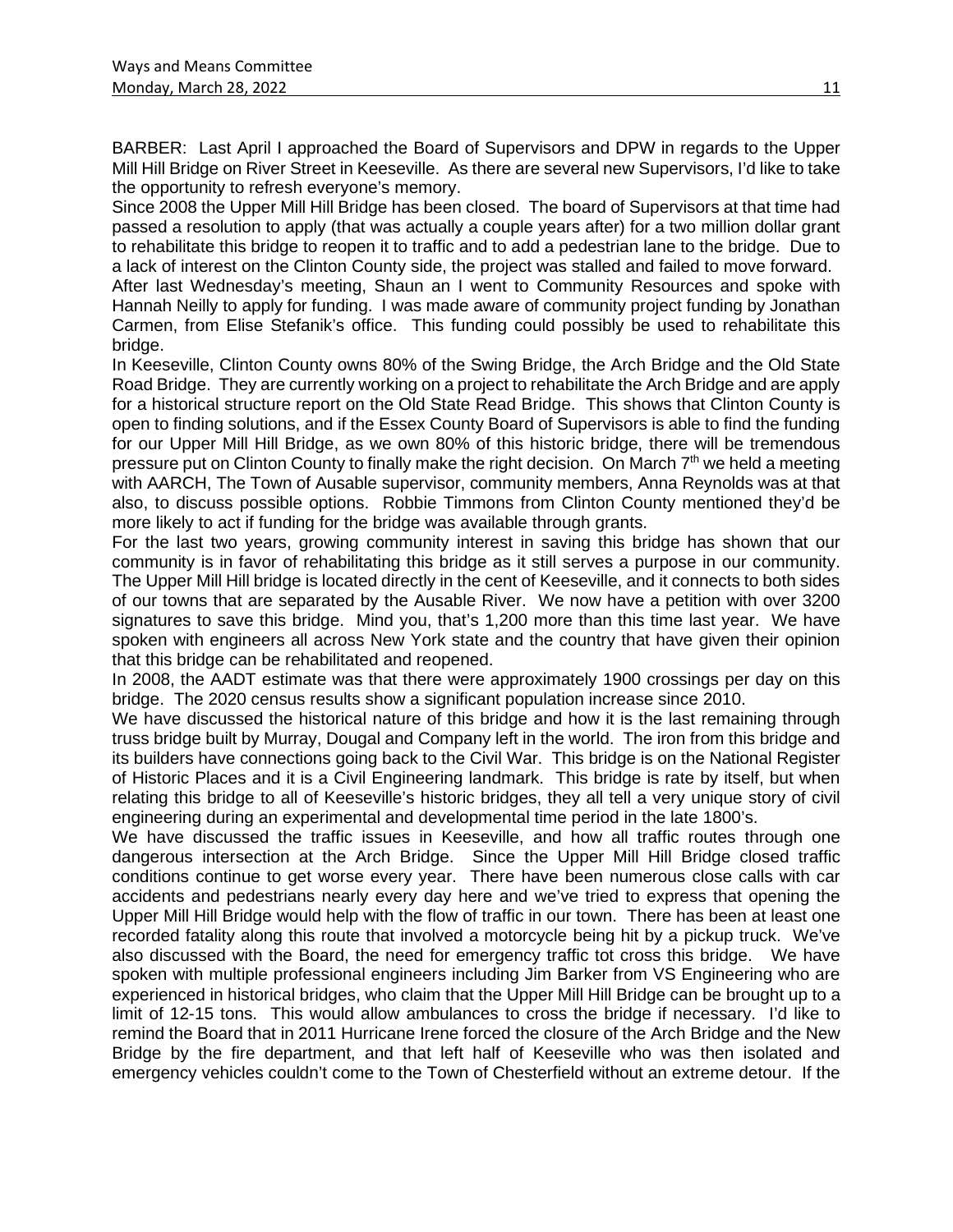Upper Mill Hill Bridge, which his much higher, this would've allowed traffic to cross during this very difficult time.

Today I bring to this board several ideas on how to fix this bridge, and I ask that we come together and take action to finally rehabilitate this bridge.

Option 1: complete historical restoration (preferred and most cost effective) There are companies that this board can reach out to, to have conversations about a complete historical rehabilitation. This would leave the bridge as it is, addressing any issues with it, and bringing the weight limit to 12-15-ton rating. Keep in mind, that this bridge sits on two side roads directly in the center of town, and has only been used in the past for light vehicles such as cars and pickup trucks.

Historic bridges are labeled as "functionally obsolete". Don't be fooled by this term. What it means is that these bridges are safe to use once rehabilitated. The term obsolete is in regards to current state highway standards for bridges which calls for a no weight limit bridge. Historic brides are safe and functional; they are just built in a different time period.

Option 2: updating the bridge to a no weight limit bridge (more costly, but also solves problems) Many historical bridges such as the Hadley Bow Bridge in Saratoga which recently have been rehabilitated by using steel I-beams under the bridge, essentially creating a new deck for historic bridges, while using the original truss as only an architectural design this keeps the historic bridge in place but elevates the status of the bridge to a no weight limit. The Hadley Bow Bridge is a perfect example of how this is done and won awards on how well it was done. This would allow easier funding through DOT because it meets all requirements necessary to bring the bridge up to modern standards. Many historians and engineers will push back on this idea, because it essentially destroys the historic nature of the bridge. We still request that a complete historical rehabilitation be researched before trying this.

Option 3: New bridge. A new bridge would be extremely costly and historical rehabilitation is a more cost effective alternative. Today I'm asking this board to finally address an issue that has been with Keeseville for over 15 years. The community support is strong in both Essex and Cling counties. I'm asking this board to vote today in favor to save this bridge, find the necessary funding through DOT funding, bridge bonds, Elise Stefanik's Community Funding, Federal grant funding or infrastructure programs through the state or federal programs.

It is time for this board to act, to vote yes in support of this project and to do the right thing for the people of Keeseville and the residents of Essex County. To show that this board does care about the history of our county, voting yes on this project would make a big statement that yes, we do care.

The Town of Chesterfield, the Town of Ausable, Keeseville Community Development Corporation, Keeseville Business Association and Save Keeseville's Historic Bridges are willing to help at any stage. There are many letter of support from local businesses who'd benefit from this bridge being opened.

At this time, I make a motion that Essex County find any funding to rehabilitate this bridge. To do the necessary engineering studies, inspections and to finally restore this bridge correctly so that it can be in place for future generations to use and enjoy. I honestly believe that if this bridge was in your town, that you would be requesting the same support. Thank you.

MONTY: Okay so you've got a motion on the floor, is there a second? Mr. Stanley. Open floor for discussion.

GILLILLAND: I guess I was under the impression that we were simply going to vote to today on applying for the earmarks, the Federal earmarks through Stefanik's office and Senator Gillibrand's office but what Mr. Barber is putting on the floor is committing ourselves to a lot more financial commitment without having anything approved already through bonds so I'm leery of that of us committing ourselves to paying bonds or applying for DOT yet because there's zero for this bridge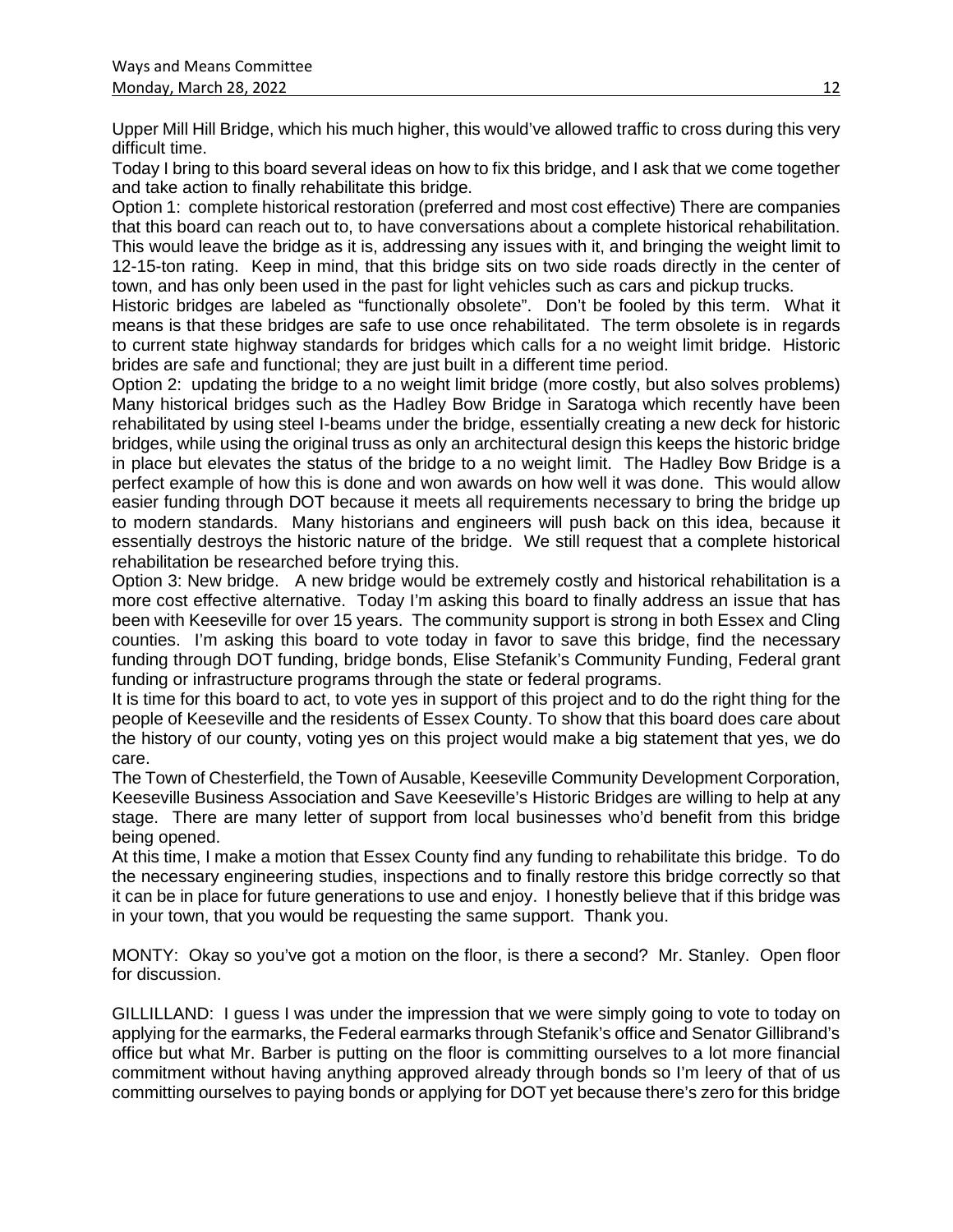right now. I would feel that a resolution in spirit toward the rehabilitation of the bridge for the commitment of this board to pursue from it through other sources would be more appropriate and also to allowing Community Resources to move forward to commit the county to applying to earmarks for the rehabilitation of that bridge.

SCOZZAFAVA: Yeah, our Chairman pretty much wrapped it up. I have no issues with supporting trying to find dollars to rehabilitation that bridge, trying to find dollars for engineering costs and so on but I certainly cannot sit here and commit to use county highway dollars to support this, I just can't we've got too much infrastructure and cars that are getting you know, highways and bridges that are getting two or three cars a day but I certainly would support to go out and try to find money and have Community Planning work on the project.

McNALLY: Yeah, I'm in favor of applying for some funding for this bridge because I would love to see the bridge built, but I think it has to be done through funding sources besides our typical county bridge fund. Another thing is at one time we were talking and we didn't get the buy in from Clinton County on this and I'm just concerned that we will get some help from Clinton County on his project?

BARBER: So I totally understand, back then Clinton County did not come forward and I'm just curious and I talked to Jim Dougan about this, earlier too and asked him how this works because obviously Clinton County is going for funding on the Arch Bridge and the Old State Bridge, if they get the funding, correct me if I'm wrong but aren't they going to be coming to Essex County for our 20% of that bridge? Right?

PALMER: Yeah, they will.

BARBER: I don't want to sit here and make a statement that you know, if Clinton County doesn't come forward with their 20% that the Town of Chesterfield wouldn't find a way to pay for it obviously if we open up that door then they are obviously going to say well, then why wouldn't we put in 20% we didn't back then, why would we now? But again, why can't we tell them we're not going to give our 20% towards their bridges?

GILLILLAND: This is the beauty of going to Federal funding and when we put together that package and we are going to go out for the earmarks I mean I can call Mark Henry in Clinton County and say, we are putting in for Federal funding, we need a letter from you guys that this is a dual request from the two counties which probably would give us a lot more fire power in getting that earmarked. That would be my idea.

BARBER: And I totally understand and I believe that's why Robbie Timmons made the statement in our last meeting.

GILLILLAND: But if they are going tit for tat they should be, if they are going for Federal funding for their other bridges they probably should ask us for a letter to apply dually as well. I was just thinking since it was our bridge, 80% our bridge they are going to handle their bridges and we are going to handle our bridge but we've got to get commitment from the Federal funding I think before we can do anything else.

McNALLY: So the resolution that is on the floor right now I think I would have to vote no on but I'm not opposed to looking for funding to move forward with this but as the resolution is stated out to use Bridge New York funds and everything like that I'm going to have to oppose.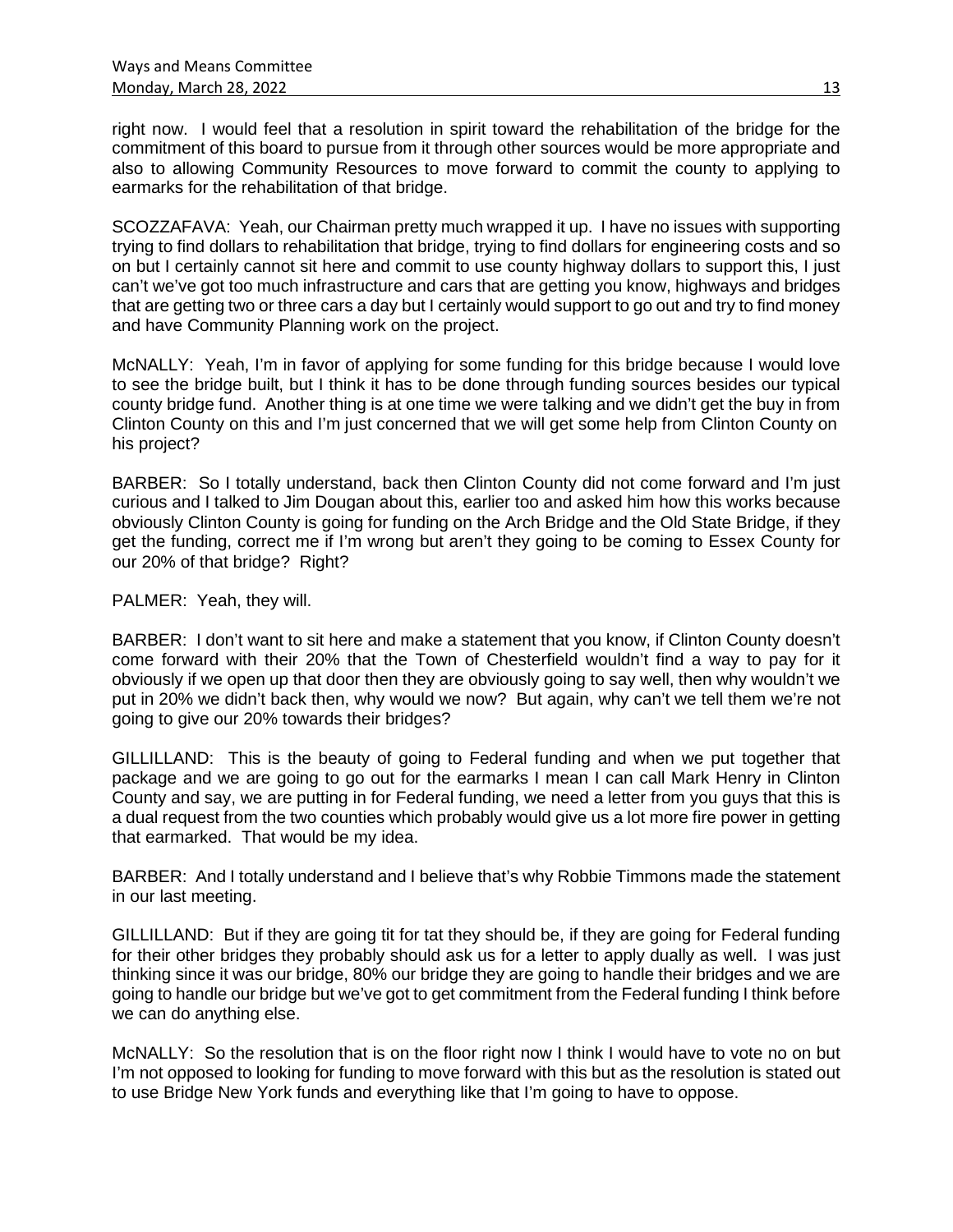HUGHES: Can we have a restatement of the motion please, that is on the floor?

MONTY: Did you want to add anything Clayton?

BARBER: No

MONTY: Does anybody else?

PALMER: Just to restate the resolution, I think the resolution is that this board would vote to support the funding of the bridge from any source either Federal funds, State funds or county funds I think that's what the resolution – if I'm wrong, say so but I believe that's what the resolution is that if we don't get it from Federal funds or we don't get it from state funds we are getting it from county funds.

DOTY: Would it be logical and all, I've been reviewing a document that certainly I wasn't here for that Jim's put together on all bridges within the county and certainly it would make sense at this point that Clayton's area of bridges be included in that list and have some conditional things that we are all talking about, find the Federal money and so on but certainly to recognize that bridge on a countywide document I think probably would be a good first step and then work through that process. Now I don't know if it means Jim needs to work with Clayton and accept the boundaries of what needs to be done there but I'll tell you, population wise, Keeseville is growing. How many of us are losing people? There's definitely some growth there and some need for first responders to use that bridge, we all recognize the importance but funding is critical.

PALMER: Again I think what you're really asking is that Jim develops a bridge plan based upon what he believes is the appropriate bridge to fix based upon either traffic or conditions or access or all those things that go with it once that bridge plan is developed if you decide to substitute a bridge that means somebody else's bridge is coming out.

DOTY: I quess that's where I'm looking for clarification then is it in or is it out?

PALMER: It is out now. It is not part of the bridge plan right now. We could ask Jim but if you're going to revise that plan then a bridge in some other town has got to come out.

MONTY: These bridges have been closed for multiple years too.

GILLILLAND: I'm not opposed to looking at this in the long term for other things, the critical thing right now is we have about two weeks in getting this application in for Federal funds so to me, we should get going here with this is a resolution supporting an application to Senator Gillibrand and representative Stefanik to try and get these on the list. We may go to Washington and push this as well so you know, the hard point at this point is how much money are we asking for from the Feds and additional, unfair at this point how much of a match we may have to put up but I think if we get this in the 2023 budget bill and it's earmarked on there and it survives I think the more appropriate time to figure out how much the county investment is once we have the Federal funds committed.

DELORIA: Clayton I really feel that your motion that you want us to vote on is going to fail. I think we want to institute to amend that motion to specific funding opportunity that's available from both Stefanik and Gillibrand. There's no money mentioned in any of your three proposals. The first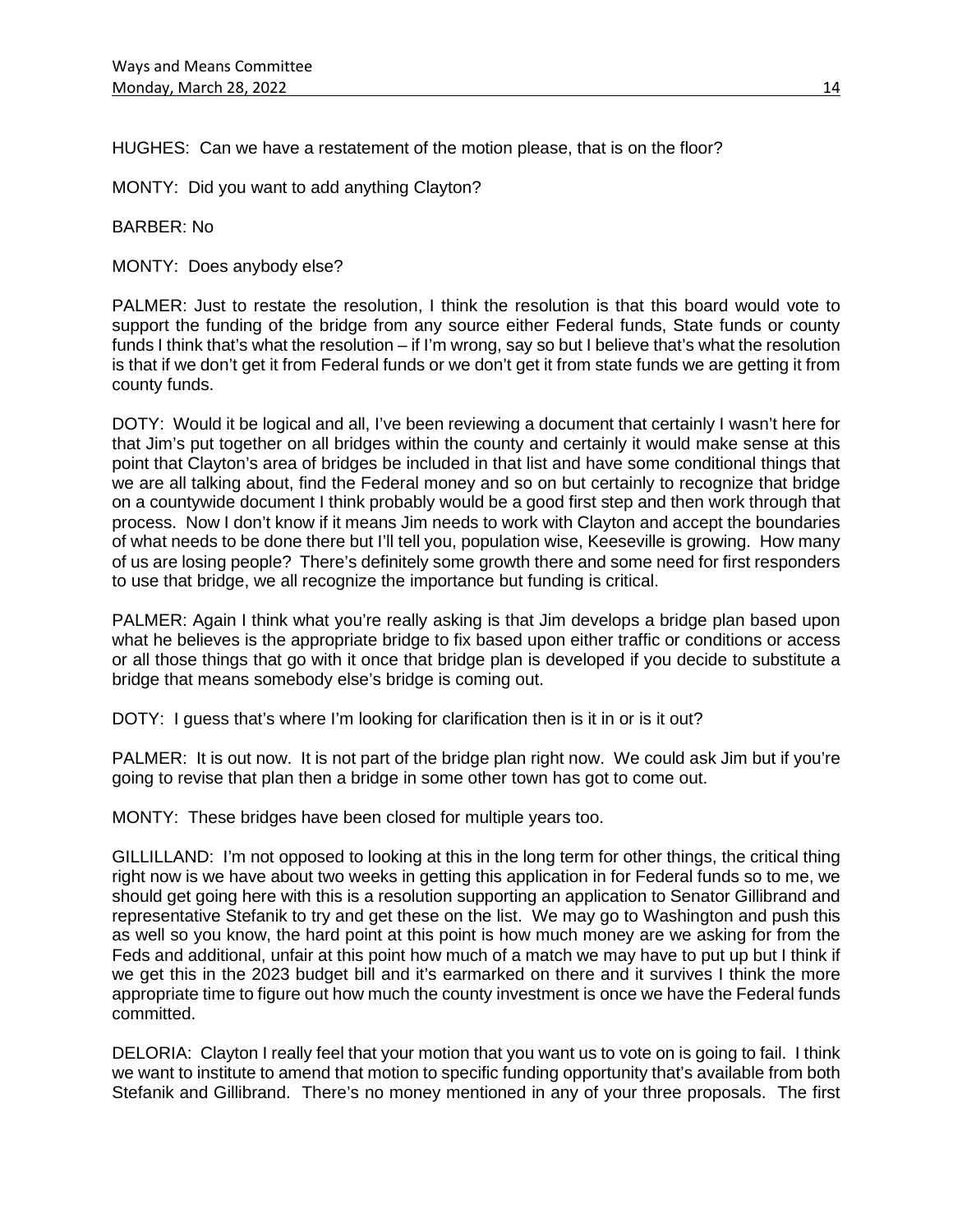proposal is probably the best because it's the least expensive and it puts a little a weight limit of 12,000 lbs. on it?

BARBER: Twelve to fifteen.

DELORIA: So, I think we need to take this in steps. I agree with Shaun, that long term project if we can get partial funding from the 2023 fiscal year funds from Gillibrand and or Stefanik that at least puts us in good standing to maybe seek out funding from ARCH. ARCH went out and received funding for the Santanoni Gate Lodge, the roof through the Save Americas Treasures Plan. I don't know if that's still available but you know, ARCH facilitated that whole grant application and then the Town of Newcomb and DEC cosponsored it to take in funding for that so I'd like to move forward but in baby steps not the big bite that you're asking us to take today.

BARBER: Okay, I'm somewhat willing to do this for a vote, my whole plan I want to make is if Senator Gillibrand and Elise's funding we don't make it, I don't want this board to stop there or I should say Essex county to stop there to try to find funding for this bridge at some point in time. I believe I made that in my last statement when I addressed this board is that I didn't' want to compare bridges to me, if anybody has looked at Jim Dougan's bridge and I totally understand the way to do things is to have a plan and go forward, I didn't want to compare bridges then, I don't want to compare bridges now but if you look at his plan there's a lot of bridges that get very little use that is on this plan compared to this bridge and the historical value of this bridge. I just think it should get some notice to go forward on this bridge at some point.

DELORIA: To compare historic preservation to public safety is something our engineers do on a countywide basis so they develop this list of bridge priority which your bridge doesn't –

BARBER: And I totally understand that but if you look at like I said, Jim's plan and you look at the detour that you have to take to this bridge to some of his bridges that are closed, the detour is a lot less than mine into Keeseville. If another hurricane was to happen or another emergency flood where they had to shut down the two bridges that will separate the Town of Chesterfield from the fire and ambulance services.

DELORIA: I just wonder Clayton if this first step is going to be in securing the funding for engineer costs? We don't even know what needs to be done or what that price tag is on that first step and I do not believe that the total funding amount to replace or repair this bridge is going to come from those two individuals but it's a good first step but somehow the resolution needs to be modified so we can support that and even, continually seeking out grant funding.

BARBER: And I totally understand that this is to check to see what has to be done to the bridge but then again, if the costs comes up I understand that you are trying to get outside funding to rehabilitate this bridge and I'm fine with that but I just don't want to stop if these two fail.

HUGHES: We are already long on time but I just want to say a couple of things, first of all I like what Chairman Gillilland said about the spirit of intent. I think a resolution showing our interest to do something I think moves it a long way.

With respect to Jim's plan, Jim gave a really good presentation last year which I have not forgotten the charts, the colors, the whole thing is super tight, I mean it's water tight when it comes to how you determine every year and I just can't imagine throwing another bridge in there because something would have to sacrifice but my recommendation is that this board pass a resolution expressing its intent as Chairman Gillilland did express but also, let's apply for that Federal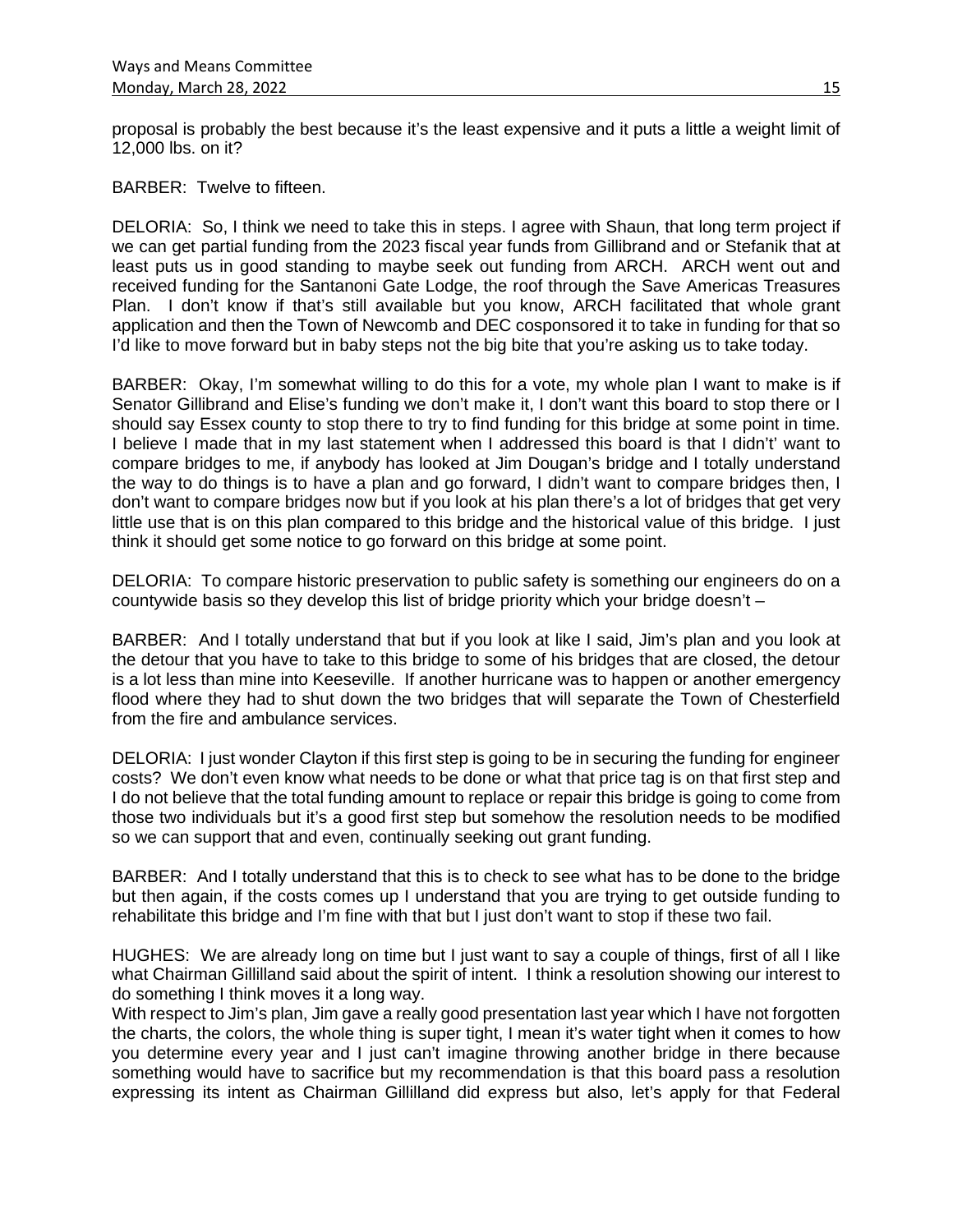funding, let's apply for that money from Stefanik's office. We have a lot of friends of Congresswoman Stefanik in this room and you've got a lot of signatures already and I feel like we can just go for that money right away that's not saying we won't do something in a year once we figure out the omnibus package passes for '24, but let's focus on that which is safer for everybody in this room and let's make sure that Clinton County knows what we are doing too because if you take a look at all of the money that was awarded, this past year they were collaborative, consortium type projects, multiple county projects, multiple organization projects, no individual town received any money from that omnibus bill and if we can convince from our actions today or next week what we're going to do Clinton County can hopefully jump on board and we can put together an even bigger package that the Federal Government can fund and hopefully we don't have to match it all, hopefully it's fully taken care of. Those are my thoughts, thank you.

SCOZZAFAVA: Ken pretty much said it. I would fully support an earmark application.

PALMER: Alright so here's where your options are, you can, the resolution is on the floor, it's seconded it involves as an alternative, county funds. If you vote on that and it passes it moves to regular. The other option you have is you can amend that resolution that is on the floor and remove the county apportion of the funding source within the wording and then it would then move forward to the regular board and after that you would have the opportunity I think to submit applications for grant funding through the federal and state sources so I think at that point it's really those two. I mean if you vote on it currently how it's on the floor, then it fails in order to bring it back up again and you would have to have somebody from the prevailing side so that means that the only people that could re bring that resolution back up later is those ones that opposed it if it failed.

BARBER: I will withdraw my motion and I'll go back to the resolution to earmark the support for Federal funding.

PALMER: Okay, Mr. Barber has offered to reword his wording to take out the county portion of the funding, if that is acceptable to both the mover and the seconder then you don't have to do anything, all you have to do is have it revised.

STANLEY: I'm in support of that.

PALMER: Alright so the mover and the seconder are both in favor of revising that resolution, the wording that it was currently at and now is on the floor without county funding as part of the portion of the request.

MONTY: Do you want to read the whole resolution Judy so everybody is fully aware? If you can find it.

SCOZZAFAVA: I would just simplify it, it's a resolution of support this County Board of Supervisors supports the earmark application for Federal funding correct Shaun?

GILLILLAND: At the Community Resources needs.

SCOZZAFAVA: Yes.

PALMER: If the mover and seconder are okay with that, that can be the resolution on the floor.